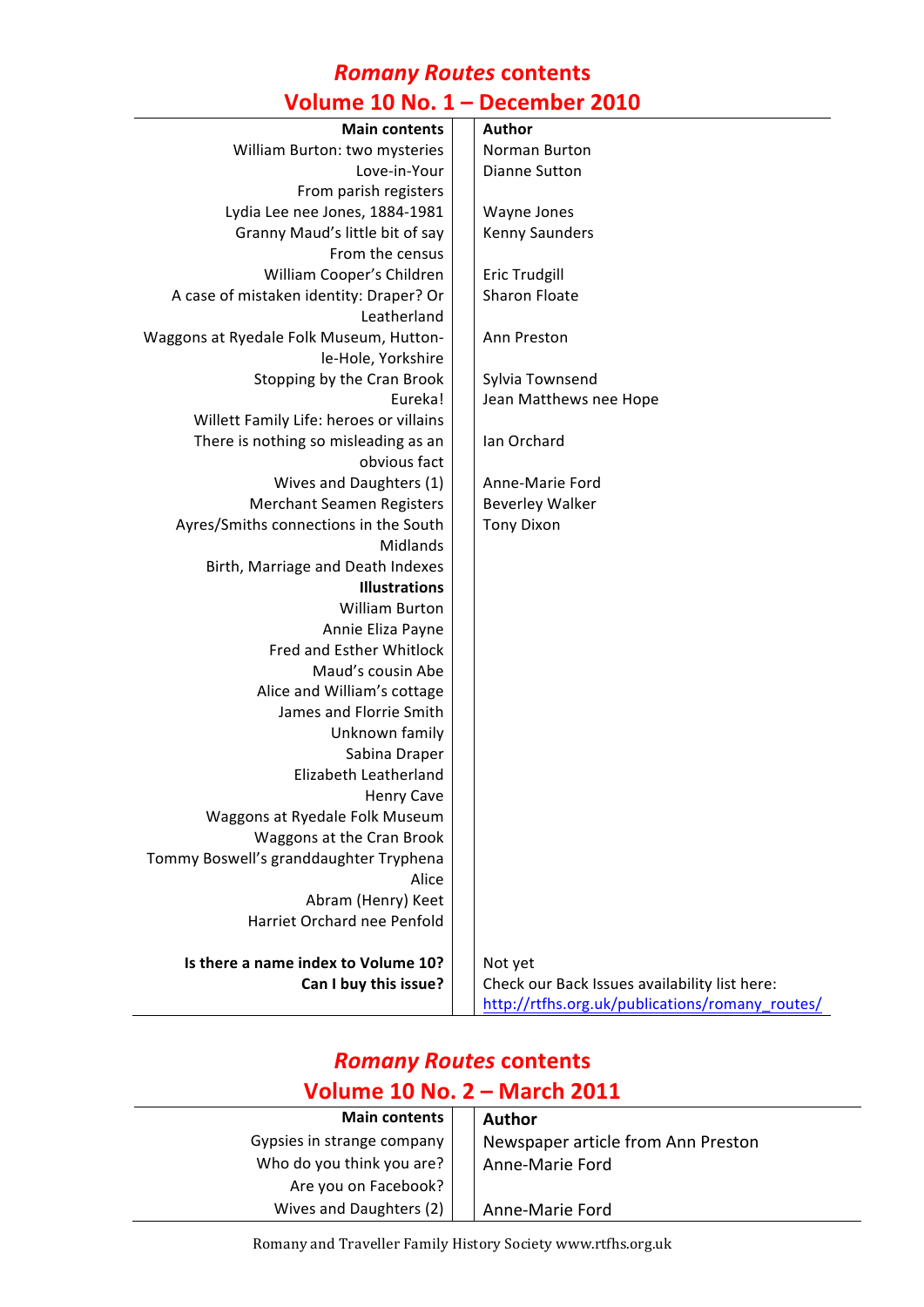| From Essex Constabulary records at the                      | Alma Bacon                                      |
|-------------------------------------------------------------|-------------------------------------------------|
| <b>Essex Record Office</b>                                  |                                                 |
| Romany relatives and the First World War                    | Linda Hayward                                   |
| Society Days and Open Days<br>Thomas Gray's Children        |                                                 |
|                                                             | <b>Eric Trudgill</b>                            |
| <b>Celebrating Christmas</b>                                | <b>Ruth MacDonald</b>                           |
| Parish register extracts mainly from the<br>Vale of Belvoir | <b>Maurice Tinkley</b>                          |
| Found a marriage? Don't forget to check                     | <b>Sharon Floate</b>                            |
| the banns                                                   |                                                 |
| Old news! Charlie Chaplin was a Gypsy!                      | Janet Keet-Black                                |
| A final word on 'the Mongolian Spot'                        | <b>Ruth MacDonald</b>                           |
| A burial mystery solved                                     | <b>Sharon Floate</b>                            |
| <b>British Romany Genetic Ancestry</b>                      | <b>Matt Sears</b>                               |
| Project                                                     |                                                 |
| From newspapers                                             |                                                 |
| Web Window                                                  |                                                 |
| From parish registers                                       |                                                 |
| Willett Family Life: That ain't my dog!                     |                                                 |
| Family album                                                |                                                 |
| <b>Illustrations</b>                                        |                                                 |
| James Smith                                                 |                                                 |
| Agnes Lee at a hopping                                      |                                                 |
| <b>Talitha Cooper</b>                                       |                                                 |
| Talitha Cooper and daughter Polly                           |                                                 |
| William J. Scamp                                            |                                                 |
| 1945 street party                                           |                                                 |
| Wooden grave marker - Whitney                               |                                                 |
| family                                                      |                                                 |
| The Horse and Waggon                                        |                                                 |
| Gentie Ripley and two daughters                             |                                                 |
| James Smith and Janette Bassett                             |                                                 |
| Is there a name index to Volume 10?                         | Not yet                                         |
| Can I buy this issue?                                       | Check our Back Issues availability list here:   |
|                                                             | http://rtfhs.org.uk/publications/romany_routes/ |

# *Romany Routes* **contents**

# **Volume 10 No. 3 – June 2011**

| <b>Main contents</b>                     | <b>Author</b>        |  |
|------------------------------------------|----------------------|--|
| "our best day ever"                      | <b>Brian Heppell</b> |  |
| The travelling Whitneys in Essex         | Vivienne Halton      |  |
| Mary Ann Ennis                           | John Pateman         |  |
| Memories of my father                    | Rita White           |  |
| Name indexes in the Society of           | Pat Loveridge        |  |
| Genealogists                             |                      |  |
| Tell me when                             | Margaret Montgomery  |  |
| Home and Away                            | <b>Bob Dawson</b>    |  |
| Extracts from the Town of Basingstoke    | <b>Sharon Floate</b> |  |
| Pedlars' Certificates                    |                      |  |
| My story of Charlie Chaplin              | Barbara Walsh        |  |
| Clifford Chilcott (1898-1970): the first | <b>Sharon Floate</b> |  |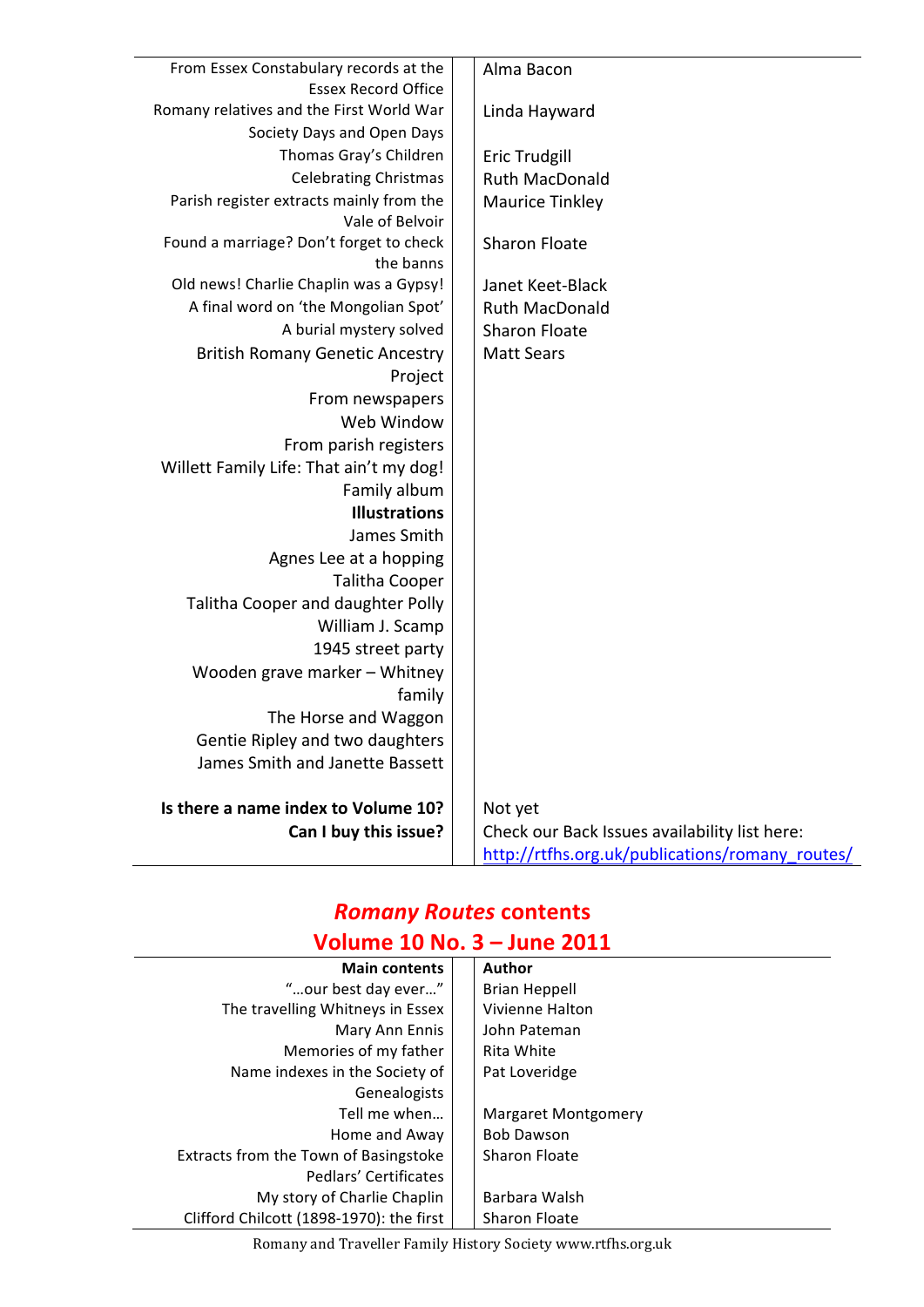| <b>British-born Romany Olympian?</b>        |                                                 |
|---------------------------------------------|-------------------------------------------------|
| Are they Romany?                            | <b>Grantley and Pamela Hoath</b>                |
| Death in a Gipsy's tent - newspaper extract | From Ann Preston                                |
| Goney Robinson's WW1 records: an            | Sharon Floate                                   |
| unexpected treasure trove                   |                                                 |
| Tales my family told me                     | Vivien Cooper                                   |
| From the family album                       | Alma Bacon                                      |
| Dickens and Travellers: Dombey and Son      | John Pateman                                    |
| Romany horse dealer to Circus showman       | Tony Leonard                                    |
| Does burial with a mirror have a            | <b>Sharon Floate</b>                            |
| meaning? The case of James Draper (1842-    |                                                 |
| 1890)                                       |                                                 |
| Fairgrounds of the south of England 1900s   | Sheila Smith                                    |
| Ronald Thomas Gray (1925-2011)              | Jane Brown                                      |
| The family of Cornelius and Mary Ann (nee   | Pat Loveridge                                   |
| Marshall) Loveridge                         |                                                 |
| From parish registers                       |                                                 |
| Web Window                                  |                                                 |
| From newspapers                             |                                                 |
| Family album                                |                                                 |
| <b>Illustrations</b>                        |                                                 |
| Swindon Open Day                            |                                                 |
| Thomas Lee                                  |                                                 |
| Tents and travelling                        |                                                 |
| Goney Robinson                              |                                                 |
| <b>Robert Henry Griggs</b>                  |                                                 |
| Maurice and Louisa Griggs and son           |                                                 |
| <b>Ronald Thomas Gray</b>                   |                                                 |
| The wedding of Ron Gray and Jean Oliver     |                                                 |
| Ron and Jean Gray                           |                                                 |
| Ron Gray's funeral                          |                                                 |
|                                             |                                                 |
| Is there a name index to Volume 10?         | Not yet                                         |
| Can I buy this issue?                       | Check our Back Issues availability list here:   |
|                                             | http://rtfhs.org.uk/publications/romany_routes/ |

## *Romany Routes* **contents Volume 10 No. 4 - September 2011**

| <b>Main contents</b>                            | <b>Author</b>           |
|-------------------------------------------------|-------------------------|
| Do you recognise this couple?                   | Martin Harvey           |
| The Burkers                                     | Robert Dawson           |
| "Gipsies' Encampment, Boglehill, 1898": do      | <b>Sharon Floate</b>    |
| you know who they are?                          |                         |
| Tales my family told me: the brass pump         | Vivien Cooper           |
| Gypsy wayside burials                           | <b>Robert Dawson</b>    |
| 'Romany Girl'                                   | J. A. Brown             |
| Will Warner                                     | <b>Christine Thomas</b> |
| Nehemiah Ayres to John Turner                   | John Russell            |
| 25 <sup>th</sup> anniversary celebration of the |                         |
| Fairground Heritage Trust                       |                         |
| Review - Sven Berlin - A Centenary              |                         |
| Celebration                                     |                         |
| Smiths from Hackney                             | Hazel Shaw              |
| Garland Day                                     | Keith Chandler          |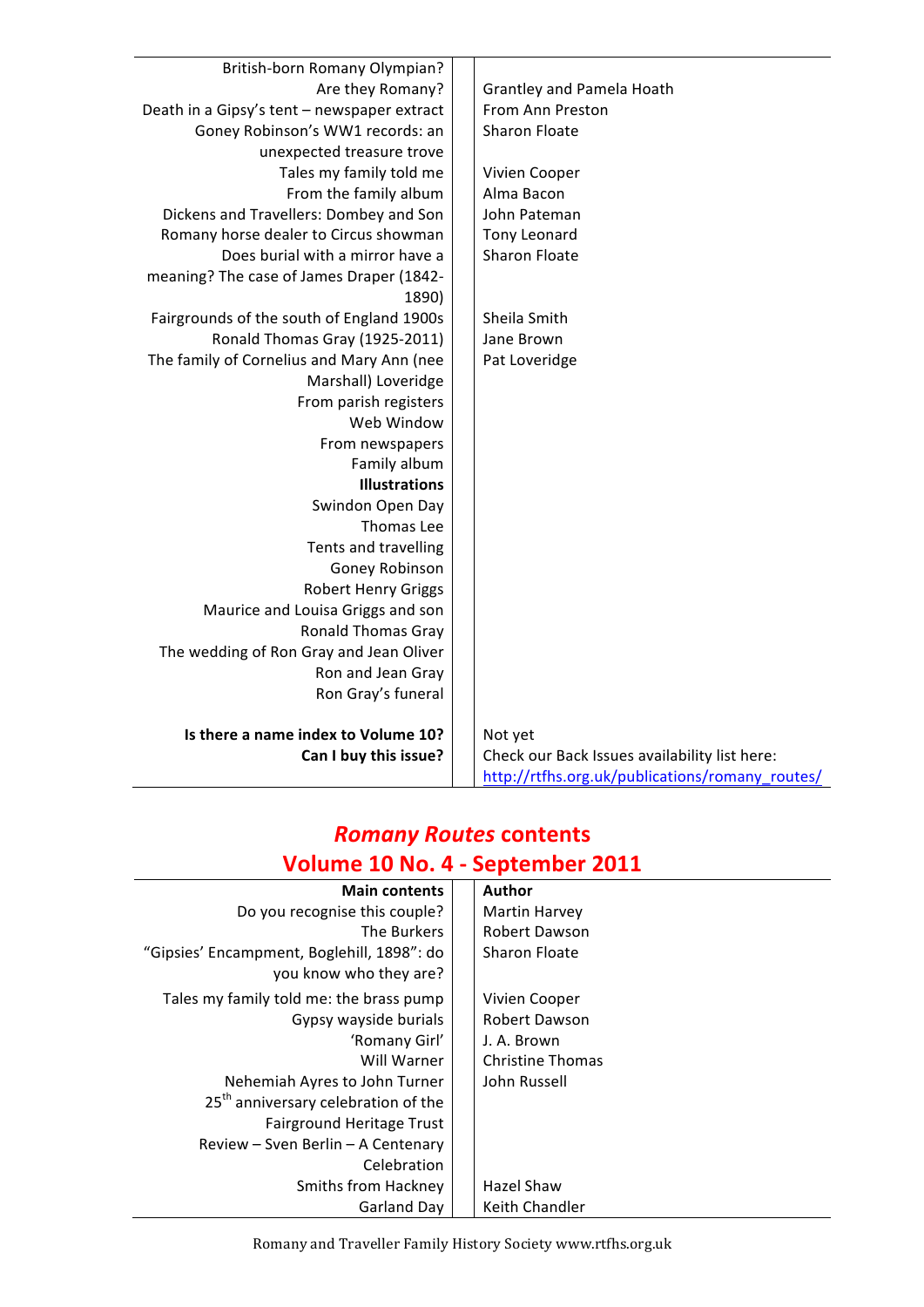| Joseph Malley: marine store dealer of   | <b>Tony Dixon</b>                               |
|-----------------------------------------|-------------------------------------------------|
| Portsmouth                              |                                                 |
| Elizabeth Boswell's Children            | <b>Eric Trudgill</b>                            |
| Charlie Chaplin's Gypsy origins         | <b>Terry Masterson</b>                          |
| Robert Dawson Romany Collection         | <b>Beverley Walker</b>                          |
| Laura Keet                              | Janet Keet-Black                                |
| <b>Liverpool Calling</b>                | Keith Chandler                                  |
| New Books                               |                                                 |
| 2011 Society Day report                 |                                                 |
| From newspapers                         |                                                 |
| Web Window                              |                                                 |
| Willett Family Life: Island and Ireland | Les Gustar                                      |
| <b>Illustrations</b>                    |                                                 |
| Possibly Abraham Evans and Mary Ann     |                                                 |
| Alford                                  |                                                 |
| <b>Burke</b>                            |                                                 |
| <b>MacLarens</b>                        |                                                 |
| "Gipsies' Encampment, Boglehill, 1898"  |                                                 |
| Will Warner                             |                                                 |
| Ramon Henderson                         |                                                 |
| All the fun of the fair                 |                                                 |
| Machiney that was used in the past      |                                                 |
| Hannah and Maria Giles                  |                                                 |
| Laura Keet                              |                                                 |
| Sheila Stewart                          |                                                 |
| Is there a name index to Volume 10?     | Not yet                                         |
| Can I buy this issue?                   | Check our Back Issues availability list here:   |
|                                         | http://rtfhs.org.uk/publications/romany_routes/ |

### *Romany Routes* **contents Volume 10 No. 5 - December 2011**

| <b>Main contents</b>                          | Author               |
|-----------------------------------------------|----------------------|
| Memories of my grandmother, Alice Emma        | Linda Webb           |
| Matthews (Totty)                              |                      |
| Beyond armchair genealogy: why London         | Sharon Floate        |
| may have all your answers                     |                      |
| A visit to the holy grail of ancestral graves | Wayne Jones          |
| <b>Black Jack Boswell</b>                     | Robert Dawson        |
| Trinity Cooper: from attentive scholar to     | Keith Chandler       |
| battered wife                                 |                      |
| Tales my family told me: the Wagon Wheel      | Vivien Cooper        |
| The Gypsy and the Baron                       | Linda Hayward        |
| Clark Boswell                                 | <b>Eric Trudgill</b> |
| Saunders on the Isle of Wight                 | Ian Orchard          |
| Tracey Emin meets her Gypsy ancestors         | <b>Brian Heppell</b> |
| on TV                                         |                      |
| Nature or Nurture?                            | Dennis Neale Jones   |
| Marriages at Christmas: the reason why        | Sharon Floate        |
| From the family album: Aunty Violet'          | Alma Bacon           |
| Charlie Chaplin - The Vagabond                | <b>Garen Ewing</b>   |
| Harvest Festival at the 'Gypsy Church': a     | Sharon Floate        |
| step closer to its records                    |                      |
| Chairman's report - AGM 2011,                 | <b>Steve Wright</b>  |
| Paulerspury, Northants                        |                      |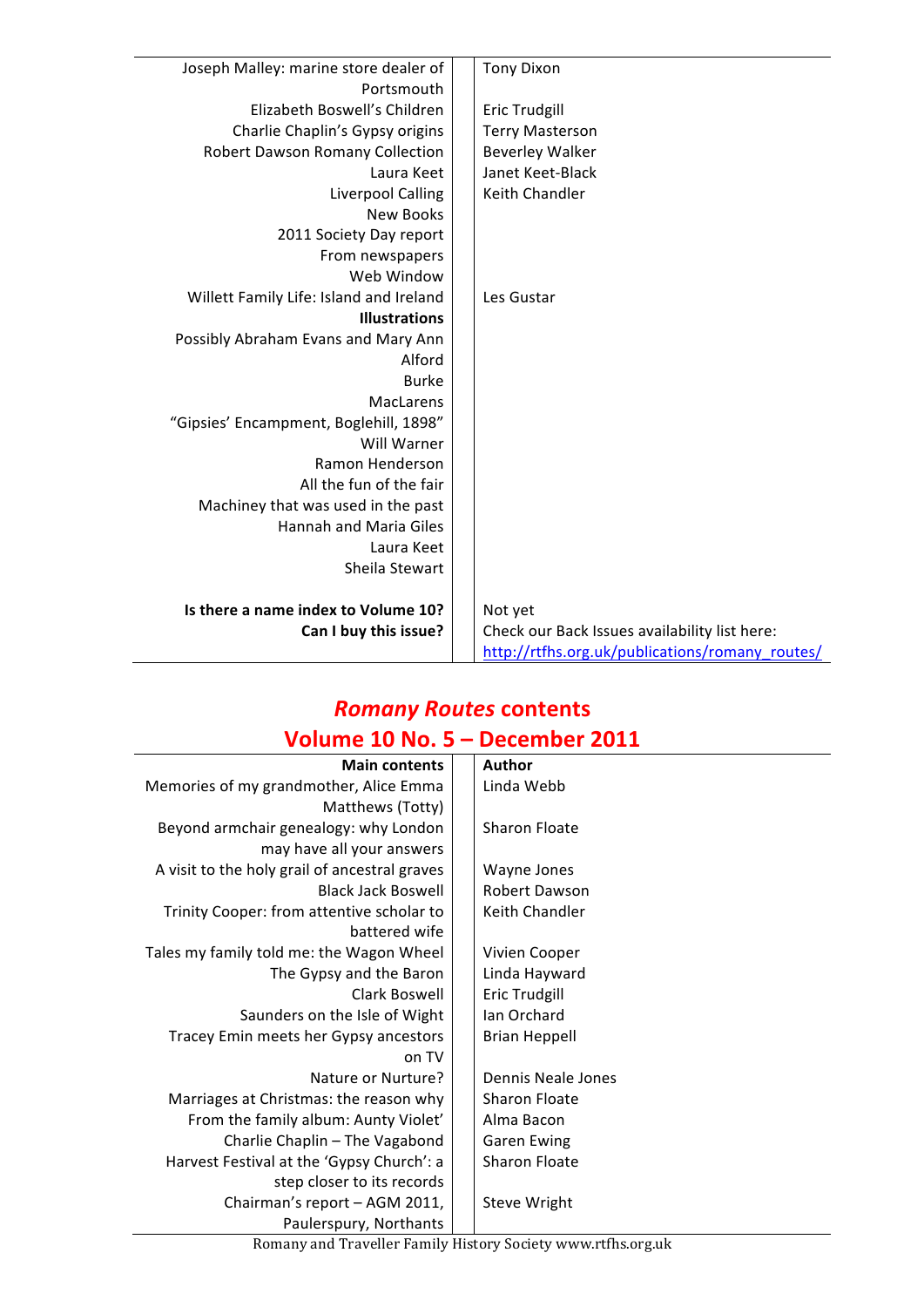| Treasurer's Report                      |                                                 |
|-----------------------------------------|-------------------------------------------------|
| Stepping, sunshine and a good rokker    | <b>Sharon Floate</b>                            |
| at Warnham                              |                                                 |
| From newspapers                         |                                                 |
| Web Window                              |                                                 |
| <b>New Books</b>                        |                                                 |
| From parish registers                   |                                                 |
| <b>Illustrations</b>                    |                                                 |
| Alice Matthews, James Winter, Annie     |                                                 |
| and Linda                               |                                                 |
| Wayne Jones at Llangelynin church       |                                                 |
| <b>Black Jack Boswell</b>               |                                                 |
| Vanslow Cooper                          |                                                 |
| Gilderoy Scamp                          |                                                 |
| Baron Mayer de Rothschild               |                                                 |
| Little John Doe                         |                                                 |
| Tracey Emin and Eric Trudgill           |                                                 |
| <b>Violet Hughes</b>                    |                                                 |
| <b>Edward Hughes</b>                    |                                                 |
| Henry Beaney/Beenie?                    |                                                 |
| Mike, Caleb and Frenny Hughes           |                                                 |
| The Gypsy Church in Bramdean, Hampshire |                                                 |
|                                         |                                                 |
| Is there a name index to Volume 10?     | Not yet                                         |
| Can I buy this issue?                   | Check our Back Issues availability list here:   |
|                                         | http://rtfhs.org.uk/publications/romany_routes/ |

# *Romany Routes* **contents Volume 10 No. 6 – March 2012**

| <b>Main contents</b>                                  | Author                |
|-------------------------------------------------------|-----------------------|
| All the Fun of the Fair                               | Anne Ford             |
| Derby Day 1913                                        | Dianne Sutton         |
| A new British newspaper collection                    | <b>Sharon Heppell</b> |
| launches online                                       |                       |
| Tales my family told me: brotherly love               | Vivien Cooper         |
| The only way is $Essex-to$ Sussex                     | Alma Bacon            |
| <b>Edward Buckland's Children</b>                     | <b>Eric Trudgill</b>  |
| The Inquest of Sidney Saunders                        |                       |
| Andrew Lee, cab proprietor                            | Sue Bellord           |
| Two major 19 <sup>th</sup> century works: The Gypsies | <b>Dianne Sutton</b>  |
| and The Gipsies' Advocate                             |                       |
| More newspaper reports - 1912                         | From Ann Preston      |
| Trees for the wood                                    | <b>Robert Dawson</b>  |
| Romanies represented at the Cenotaph                  | Janet Keet-Black      |
| Parade                                                |                       |
| Web Window                                            |                       |
| <b>Illustrations</b>                                  |                       |
| Derby Day 1913                                        |                       |
| 1890 vardo $-$ on the move                            |                       |
| Five photographs salvaged from a fire                 |                       |
| Luke Forest - Burford showman                         |                       |
| Andrew Lee and family                                 |                       |
| Gypsies in Ettrick Forest                             |                       |
| Romanies represented at the Cenotaph                  |                       |
| Parade                                                |                       |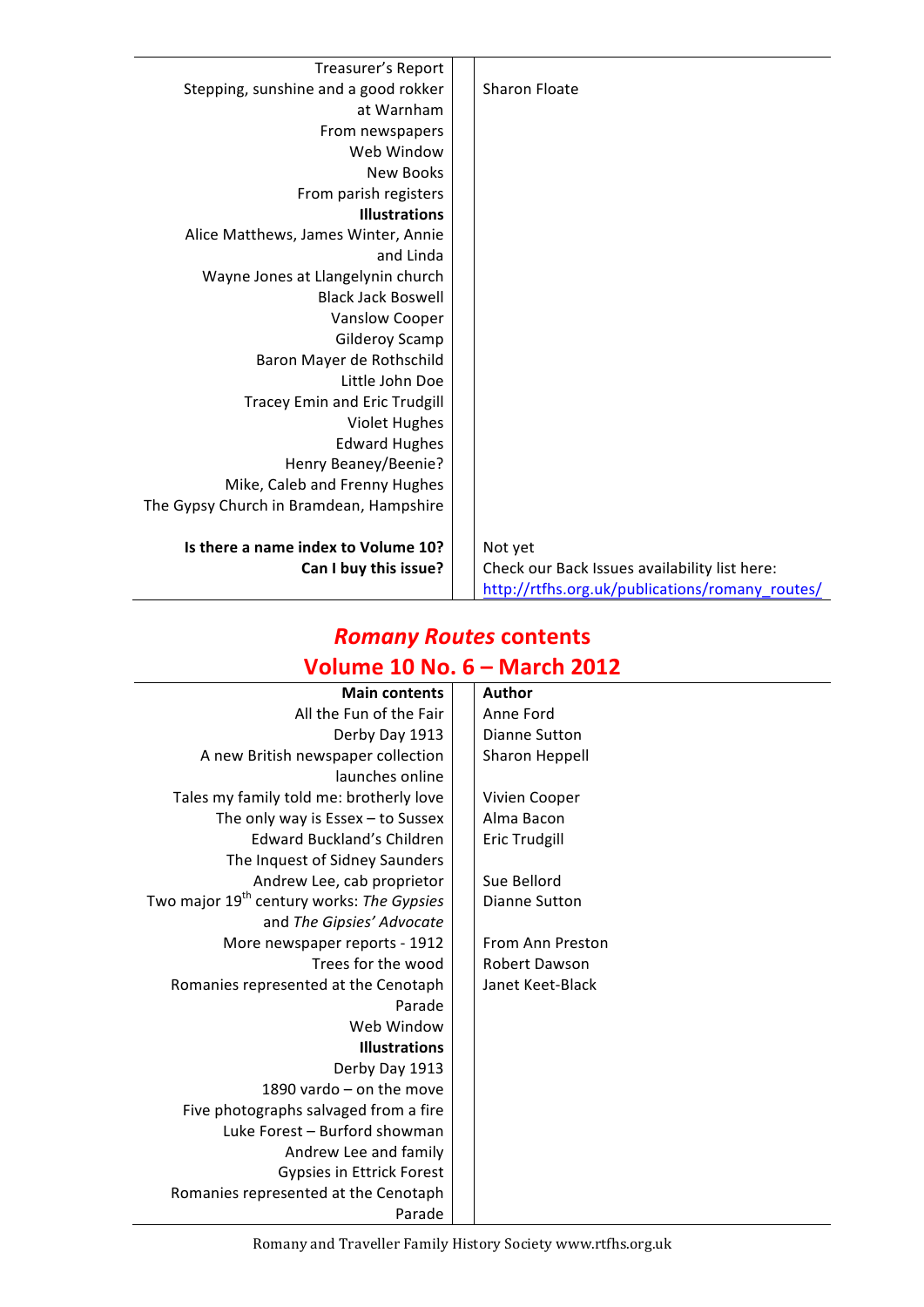**Is there a name index to Volume 10?** | Not yet

**Can I buy this issue?** | Check our Back Issues availability list here: http://rtfhs.org.uk/publications/romany\_routes/

#### **Volume 10 No. 7 – June 2012 Main contents** | Author A first photo of a Heron celebrity  $\vert$  Sharon Heppell The sad tale of Rebecca Clare Draper  $\vert$   $\vert$  Dianne Sutton Excelsior Marionettes  $\vert$  Stephen Smith Who was Ambrose Smith, 2<sup>nd</sup> Fleet Gypsy convict? Ruth MacDonald The mysterious case of the absent ancestor  $\vert \ \vert$  Ian Orchard CD Review - I'm a Romany Rai | Sharon Heppell With much help a query solved  $\vert$  Norah Smith Walter Ayres | Christine Saunders Rough Justice | Anne Ford Tankerfield Hearn and James ('Jemmy the Gipsy') Eyres Tony Dixon George Buckland's Children Two family photos  $\vert \ \vert$  Steven Phillips Tales my family told me: the roar of the lion Vivien Cooper From parish registers Web Window **Illustrations** Poley Heron Four photographs of marionette shows Two photographs of the Saunders/Hussey family Forest's roundabout a century ago Louie Taylor and her daughter Rachel Wright Two photographs from Steven Phillips' family album **Is there a name index to Volume 10?** | Not yet **Can I buy this issue?** | Check our Back Issues availability list here: http://rtfhs.org.uk/publications/romany\_routes/

# *Romany Routes* **contents**

#### *Romany Routes* **contents Volume 10 No. 8 – September 2012**

| <b>Main contents</b>                       |  | <b>Author</b>        |
|--------------------------------------------|--|----------------------|
| Introducing Janet Keet-Black: your         |  | Sharon Heppell       |
| Society's first Honorary Vice President    |  |                      |
| Boshamengro - Josiah 'Tite' Smith of       |  | Philip Heath-Coleman |
| Coleford, Gloucestershire                  |  |                      |
| Welsh Gypsy coal miners - fact or fiction? |  | Wayne Jones          |
| Two sisters lost, two sisters found        |  | Sharon Heppell       |
| Death of a showman – Cornelius Lovell      |  | Anne Ford            |
| A response to Ruth MacDonald's question    |  | Sharon Heppell       |
| The Heron and the Herbert                  |  | James Farrimond      |
| George Buckland's Children - a response    |  | Beverley Walker      |

Romany and Traveller Family History Society www.rtfhs.org.uk